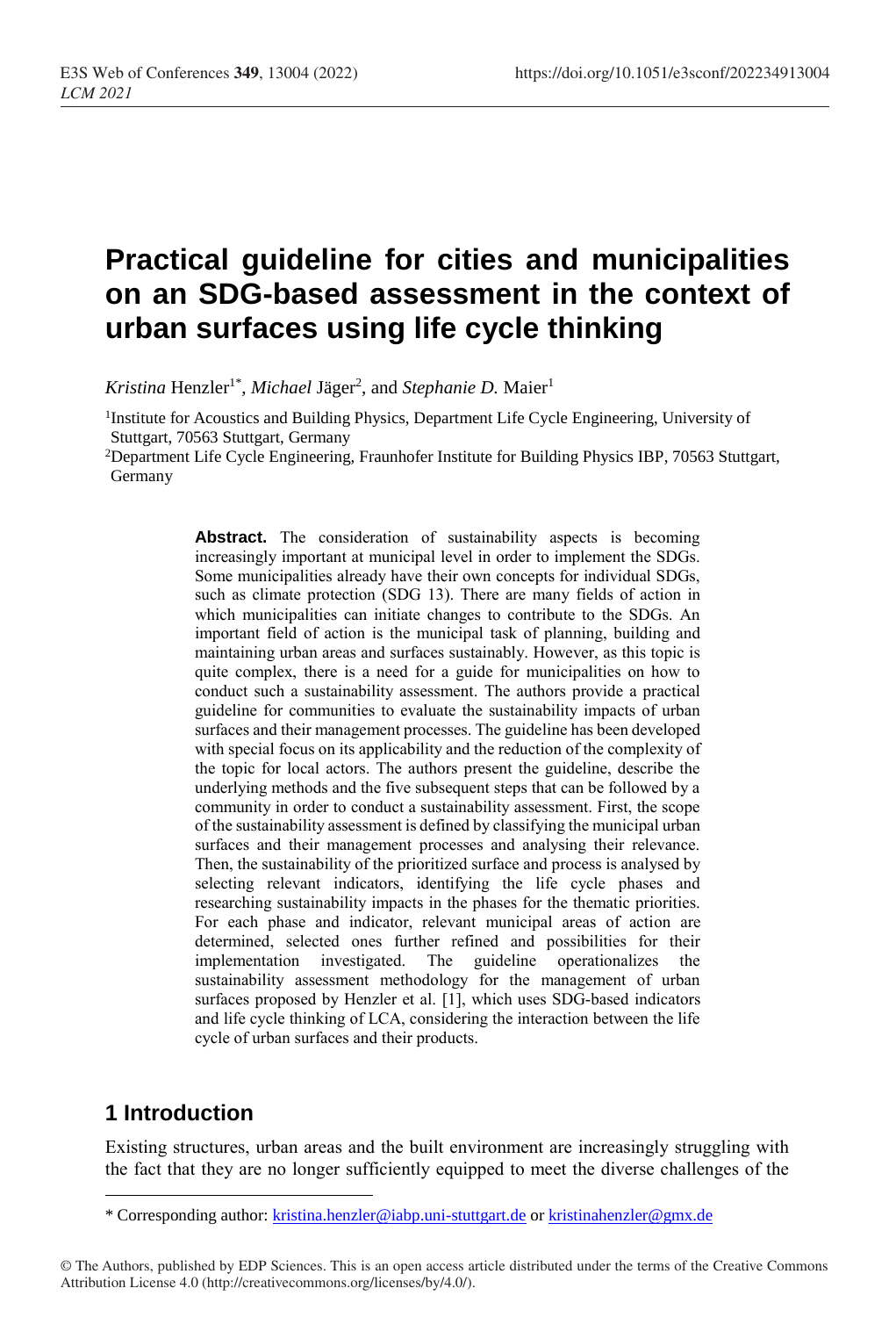future. The impacts of climate change have not only already cost lives and damaged infrastructure and economies, but have also demonstrated the urgent need to change toward more resilient and sustainable environments, as described in Henzler et al. [\[1\].](#page-5-0) To ensure that technical solutions make a targeted and sustainable optimal contribution to future-proof cities, this must be in line with the SDGs. This paper presents the methodological assessment approach as well as guidance for implementation at municipal level.

## **2 State-of-the-art of sustainability assessment methods**

In recent years, fundamental research has been done in the field of urban surfaces resulting, e. g., in the project BUOLUS, in the definition of the term and the categorization of urban surfaces based on Leistner et al. [\[2\]](#page-5-1) as well as a general life cycle of urban surfaces based on DIN EN 15978 [\[3\]](#page-5-2) in Henzler et al. [\[4\]](#page-5-3) and an SDG-based impact assessment methodology tailored to urban surfaces in Henzler et al. [\[1\].](#page-5-0) However, when it comes to carrying out the steps and applying the indicators proposed i[n \[1, 4\]](#page-5-0) for a holistic sustainability assessment in the context of urban surfaces in municipalities, it becomes evident that there is a need for a simple guideline that helps local actors to navigate through the assessment process. In the case study done in [\[1\],](#page-5-0) the authors state, e. g., that the object under investigation was "… selected in a participatory process by the municipal stakeholders" [\[1\]](#page-5-0) but do not disclose details of the selection process. However, in general, cities have a huge number of urban surfaces and management processes that can be innovated in different ways targeting various sustainability issues. Therefore, there is a need for a structured and transparent approach for identifying relevant urban surfaces to be investigated. Besides, in [\[1\],](#page-5-0) the environmental impacts were assessed with the LCA software GaBi and the authors do not elucidate how an environmental impact assessment can be carried out without the application of LCA software which is not commonly used by municipal stakeholders. Similarly, the authors in [\[1\]](#page-5-0) do not elaborate on how to assess socio-economic impacts. With Level(S) [\[5\]](#page-5-4) there is a framework for the evaluation and reporting on the sustainability of buildings looking at areas such as resource use, health and costs which is complemented with information on its usage. However, there is no such information for the assessment of urban surfaces in [\[1\].](#page-5-0) Besides, the sustainability assessment approach proposed by [\[4\]](#page-5-3) needs to be disaggregated into several steps that are easily applicable for municipal actors and allow them to identify relevant fields of action and implement future-proof measures. Based on the findings of the project BUOLUS, the authors have proposed a practical guideline on an SDG-based assessment in the field of urban surfaces in [\[6\]](#page-5-5) which is herein further refined and described.

# **3 Practical guideline**

Based on [\[6\],](#page-5-5) the authors propose a five-step approach for conducting a sustainability assessment in the field of urban surfaces and to initiate targeted measures based on the assessment results (see Fig. 1). To begin with, it is advisable to focus on a small number of relevant indicators or a single urban surface and one of its management processes in order to reduce the complexity of the assessment. Therefore, the approach is structured as follows:

Steps 1 and 2: In order to decide on the surface and management process to be assessed, the municipal surfaces and processes are classified and analysed with regard to their relevance.

Steps 3 to 5: The sustainability impacts of the most relevant surface and its most significant management process are assessed; moreover, measures for the optimization of the impacts developed and implemented.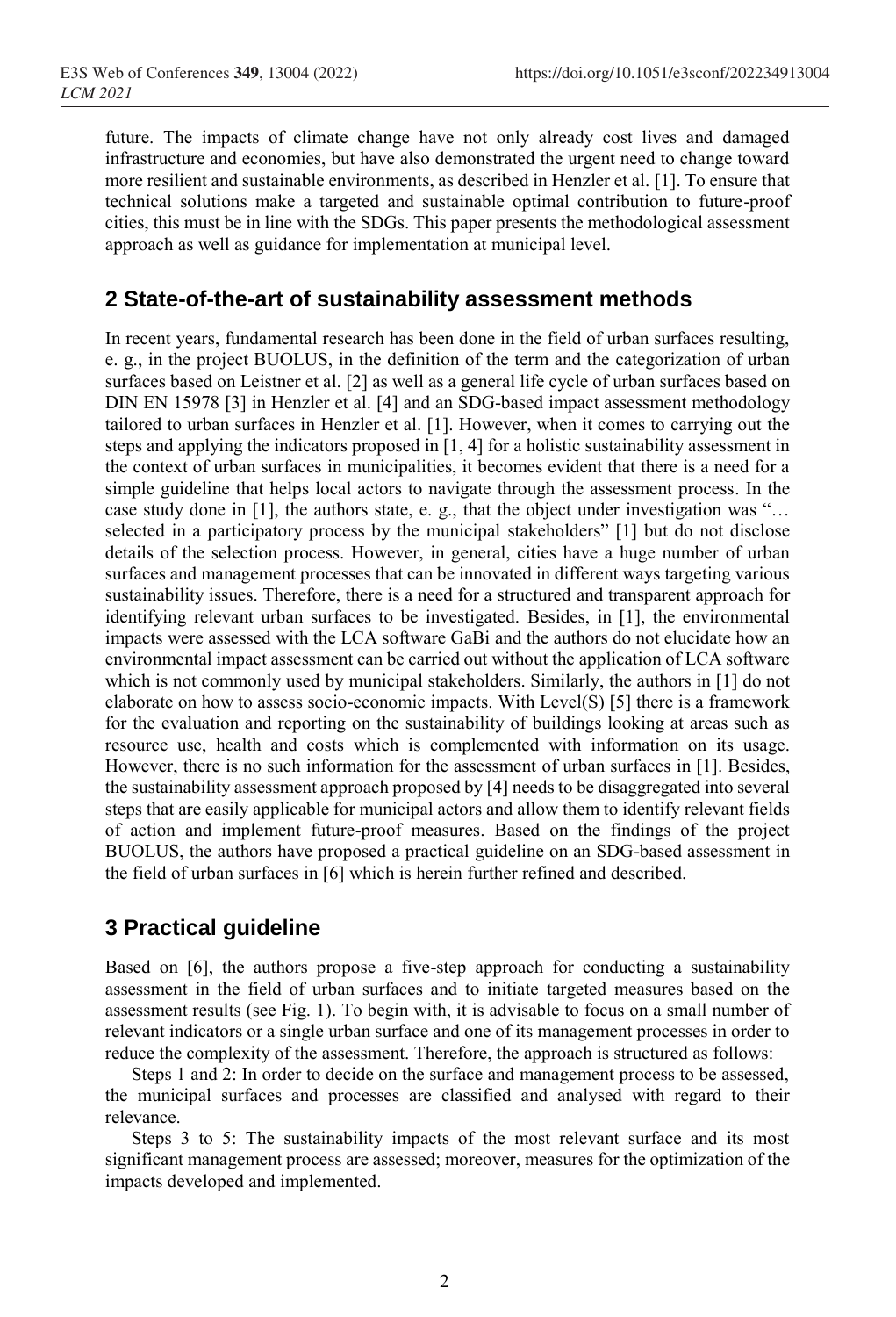| Step 1                                                                           | Step 2                             | Step 3                                                                                                                              | Step 4                       | Step 5                                           |  |
|----------------------------------------------------------------------------------|------------------------------------|-------------------------------------------------------------------------------------------------------------------------------------|------------------------------|--------------------------------------------------|--|
| Classify urban<br>surfaces and<br>management<br>processes in the<br>municipality | Perform a<br>relevance<br>analysis | Conduct the<br>sustainability<br>assessment<br>(Indicator)<br>selection - Life<br>Cycle Analysis -<br>Sustainability<br>assessment) | Identify fields<br>of action | Select and<br>implement<br>options for<br>action |  |

**Fig. 1.** SDG-based sustainability assessment in the context of urban surfaces, adapted fro[m \[6\].](#page-5-5)

## **3.1 Systematic classification**

The urban surfaces in the municipality should be classified systematically in order to limit the multitude of different surfaces and management processes to a manageable number of investigation objects. Table 1, which was compiled from the categorization of urban surfaces in Henzler et al. [\[4\],](#page-5-3) can be used in the classification process.

| Table 1. Classification of urban surfaces, exemplary management processes and material flows, |                       |  |
|-----------------------------------------------------------------------------------------------|-----------------------|--|
|                                                                                               | compiled from $[4]$ . |  |

| <b>Surface</b><br>category        | <b>Surfaces</b>                                                 | <b>Management</b><br>processes                                             | <b>Material usage</b>                          | Emerging<br>materials  |
|-----------------------------------|-----------------------------------------------------------------|----------------------------------------------------------------------------|------------------------------------------------|------------------------|
| Green spaces                      | Public parks,<br>playgrounds,<br>cemeteries                     | Watering, lawn<br>mowing, collecting<br>foliage, fertilizing               | Fuel, water,<br>fertilizer                     | Green waste            |
| <b>Barriers</b>                   | Walls, fences,<br>hedges                                        | Repairing walls and<br>fences, pruning hedges                              | Bricks, fence<br>pickets                       | Rubble, green<br>waste |
| Vacant lots<br>and<br>brownfields | Typical vacant<br>lots.<br>brownfields                          | Possibly lawn mowing                                                       | Fuel                                           | Green waste            |
| Traffic<br>surfaces               | Town squares,<br>pedestrian<br>precincts, cycle<br>paths, roads | Clearing snow,<br>maintaining<br>infrastructure, cleaning,<br>marking work | Water, paving<br>stones, asphalt               | Sweepings,<br>rubble   |
| Building<br>surfaces              | Roofs, façades                                                  | Repairing, modernizing,<br>wet cleaning                                    | Insulation<br>material, façade<br>paint, water | Rubble, waste<br>water |
| Miscellaneous                     | Benches                                                         | Repairing, maintaining                                                     | Wooden batten                                  | Rubble                 |

## **3.2 Relevance analysis**

In order to further limit the number of investigation options, a relevance analysis should be done on the surfaces, the management processes or focused sustainability issues with various municipal stakeholders. Doing so, the urban surface and the process with the greatest need for action and relevance for the municipality for a sustainable material flow management is to be identified. The analysis can be carried out under different aspects, which can also be combined, assessed with a scoring system and weighted. Hereafter, a selection of such aspects is given.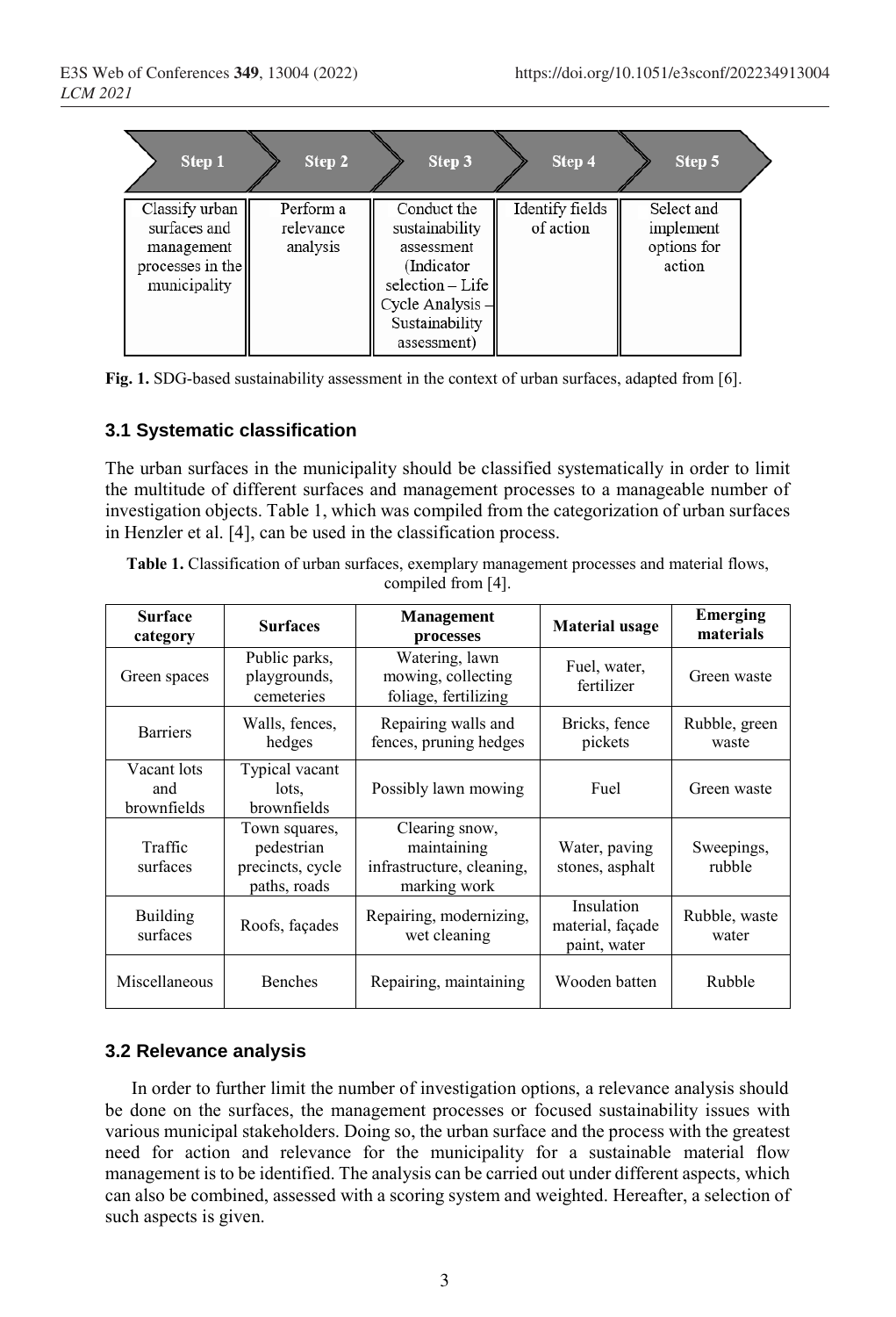1. By surface areas and shares: A screening of the surface categories and surfaces can help to identify the surfaces and linked management processes with the greatest surface share in the city and to prioritize them according to their size, e.g., traffic areas and cleaning.

2. Regarding costs/environmental impacts of individual management processes: Herein, hot spots can be focused, i.e., for example processes that are linked to very high costs or environmental impacts, provided that such information is already available.

3. Prioritization of surfaces/processes by various municipal stakeholders: Challenges in the municipality and the satisfaction of individual stakeholders can be inquired by conducting surveys in the municipality, e.g., citizen surveys. This can help to collect, e.g., complaints on the uncleanliness of individual surfaces.

4. According to practical relevance for the local administration: Herein, urban surfaces are prioritized whose measures have a high chance of implementation. For example, a city administration might already plan on modernizing a particular surface and look for information to aid with the selection of future-proof materials.

#### **3.3 Sustainability Assessment**

In this step, the sustainability of the surface and management processes that were identified as most relevant and consequently prioritized in step 2 should be assessed. The analysis is structured into the steps indicator selection, life cycle analysis and sustainability assessment.

#### *3.3.1 Indicator selection*

When selecting indicators, it is expedient to check their thematic relevance. For example, in case the municipality has already developed a sustainability strategy, it is possible to embed the analysis into the existing strategy. The focus can be on individual indicators or sustainability dimensions, e.g., on the Global Warming Potential of management practices in order to integrate them into the existing municipal climate protection concept. A selection of indicators for a holistic assessment is given in Fig. 2. It can serve as inspiration for the selection of relevant indicators or municipal fields of actions. The proposed approach builds on the methods by Maier et al. [\[7\],](#page-5-6) Wang et al. [\[8\],](#page-5-7) and Henzler et al. [\[1\]](#page-5-0) whose publications elaborate in detail on the connection of various sustainability topics to the SDGs.



**Fig. 2.** Exemplary SDG-based indicators illustrated in the form of a Tree of Sustainability. Indicators selected and concept adapted fro[m \[1\].](#page-5-0)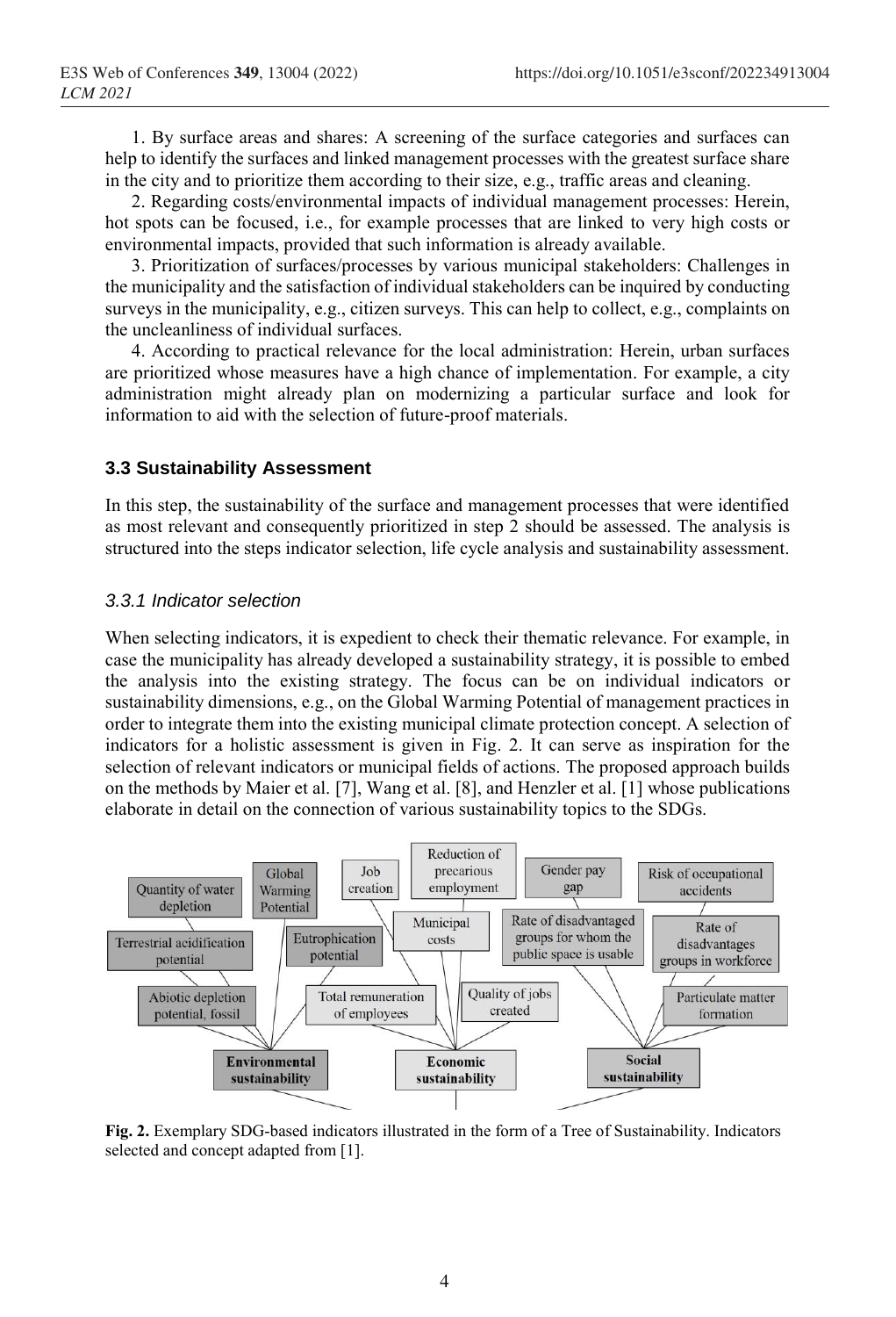## *3.3.2 Life Cycle Analysis*

In order to analyse the selected indicators along the whole life cycle of the urban surface and the relevant management process, the life cycle with its individual life cycle phases should be drafted schematically. The interacting life cycle scheme of urban surfaces and the products used in their management has been shown in [\[4\]](#page-5-3) and linked to municipal processes in [\[6\].](#page-5-5)

### *3.3.3 Sustainability Assessment*

The identified life cycle phases should be investigated individually. For this purpose, potential impacts can be researched or products, labels or materials considered that would mitigate negative impacts.

#### **3.4 Fields of action**

Based on the assessment results, relevant fields of action for the municipality should be identified for each life cycle phase and indicator. Best practice examples from municipalities can serve as inspiration in this process. Besides, targets set in, e.g., municipal sustainability strategies, can be used as a guide in this step as has been done in Wang et. al. [8].

## **3.5 Options for action**

In the fifth and last step, the previously identified fields of action should be specified and the roadmap for implementing the most promising options for action drafted. For this purpose, first, the fields of action can be selected that are easiest for the municipality to implement. Then, the long-term options for implementing the selected measures can be investigated. Through consultation with the offices concerned, the procedure that needs to be followed in the municipality when implementing measures for optimization can be clarified and stakeholders that need to be involved identified. Checking the budget and potential locations for the change planned, e.g., for a green façade for optimizing the impacts on biodiversity, are equally as important as drafting a schedule and an implementation plan. Besides, a strategy can be drafted for communicating the measures in the municipality internally, i.e., with the offices and executing employees, and externally, i.e., with the public.

# **4 Application**

In this section, the approach is applied to an example. First, the classification and relevance analysis are carried out. The city administration has registered complaints about the lack of accessibility of the town square for handicapped persons which is characterized by concrete pavers with large joints. Therefore, the municipality prioritizes this surface. In the next step, the city considers the latest resolutions of the local council and decides to include indicators that measure the accessibility of the surface, the impact on the climate, the overall municipal costs and the working conditions. Then, the life cycle of the urban surface with the input and output materials and the machines applied in its management is sketched. Using the resulting life cycle scheme as a guideline for the sustainability analysis, the indicators are measured in each life cycle phase. The city conducts a survey among citizens to quantify the degree of accessibility of the town square for different groups of society. The city inquires verified environmental information on the concrete pavers's life cycle, which is provided in the form of an EPD. Based on the assessment results, two fields of action are identified: Replacement of the town square's material to increase its universal accessibility and implementation of